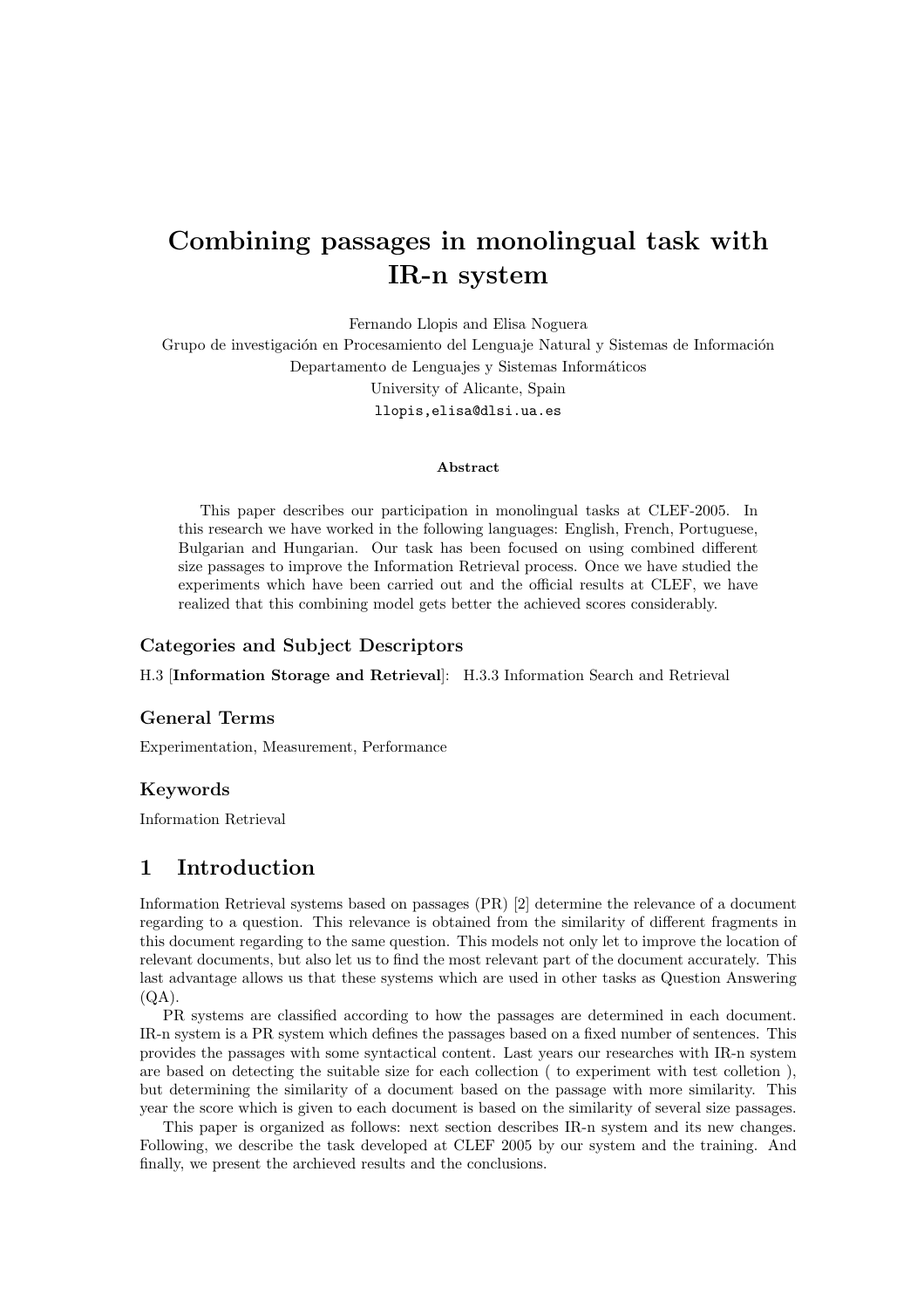# 2 IR-n system

IR-n system  $[3]$  was developed in 2001. It was written in  $C++$  entirely, although it has been used external tools (stemmers) in few occasions. Last year [4] the system was designed and developed again with the aim of getting more information (size of passages in words) and to improve the process speed.

The system works in Linux system without excesive requeriments, nevertheless, in view of the fact that the search process is carried out with structures load in memory, it is convenient that the computer has the enough memory.

In this section is presented the main charateristics of IR-n system and it is detailed the combined passages method used in this edition.

#### 2.1 Resources: stemmers and stopword lists

This was the first year that we have worked with Bulgarian and Hungarian languages. It has been used the stemmers and stopwords lists available on the web http://www.unine.ch/info/clef. We can highlight that Hungarian and Bulgarian collections are encoded in UTF-8. In addition Bulgarian stemmer is developed in perl to support UTF-8. The rest of the stemmers are developed in C.

### 2.2 Similarity measures

IR-n system is ready for using several similarity measures: cosine [5], pivoted cosine [7] and okapi [6]. To the last one the values of parameters (k1,b,avg) could be update in a easy way, in order to get the best results.

On the whole, experiments carried out by okapy measure show us that we could obtain the best results. Furthermore, we have contrasted normalization concept with size passage again. Previous versions of IR-n system does not use size passage in the similarity measures because all the passages had the same size. Last edition we could check that results improved if it was considered size passages.

#### 2.3 Query expansion

Most of IR systems use query expansion techniques [1] based on adding the most frequent terms contain in the more relevant documents to the original query. Architecture IR-n allows us to use query expansion based on more relevant passages or documents. In fact, last edition we got better results using the more relevant passages.

### 2.4 Combined passages

The present year, technique called 'combined passages' has been developed. The model consists of applying similar techniques for merging relevant document lists in multilingual task but using relevant passage lists of different size.

This model consists of using different size passages in order to get relevant document lists. The list which have been obtained are combined sequently. Table 1 shows different methods used to obtain the ranking of scores.

We have used four methods: MAX merges the n list and if a document is in several lists it will provide the highest score. SUM carries out the average of the scores. The methods 3 and 4 are as the previous ones but using normalization. This normalization is carried out subtracting the score of each document  $RSV_k$  from the minimum score of the list and dividing by  $max(RSV_K)$  –  $min(RSV_k)$ .

Obviously, this model improves and involves speed process. However in IR-n system architecture, this trouble does not increase the speed process of the system. This happens because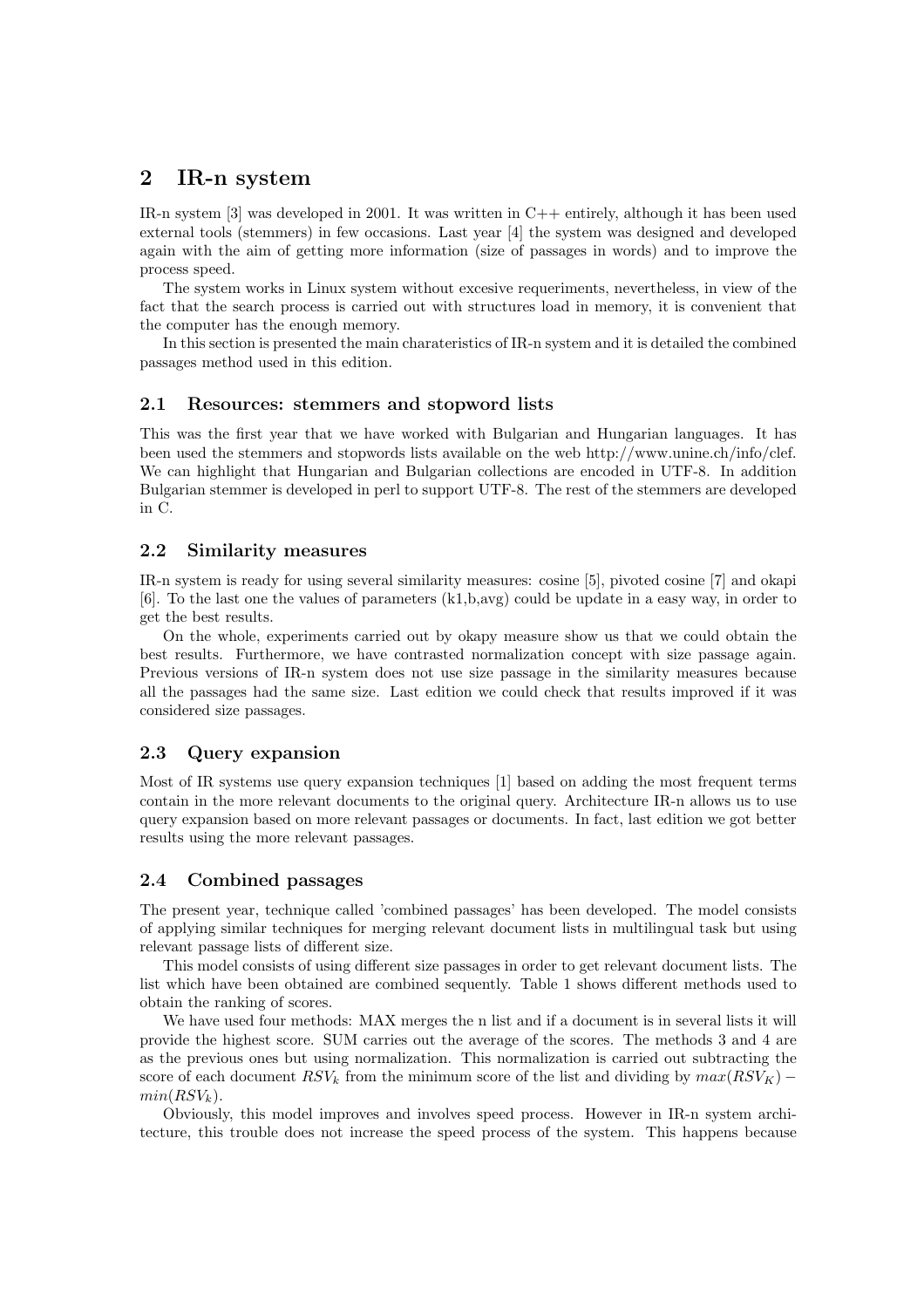| Number | Method      | Formula                                              |
|--------|-------------|------------------------------------------------------|
|        | MAX         | $max(RSV_k)$                                         |
|        | <b>SUM</b>  | $sum(RSV_k)$                                         |
| 3      | MAX RSVnorm | $max((RSV_k - min(RSV_k))/(max(RSV_k) - min(RSV_k))$ |
|        | SUM RSVnorm | $sum((RSV_k - min(RSV_k))/(max(RSV_k) - min(RSV_k))$ |

| Language   | Collections           | <b>TotalDocs</b> | <b>Size</b> | SDAvg | <b>WDAvg</b> | WSAvg |
|------------|-----------------------|------------------|-------------|-------|--------------|-------|
| English    | The Angeles Times 94  | 169477           | 579 MB      | 25    | 529          | 20    |
|            | Glasgow Herald 95     |                  |             |       |              |       |
| French     | Le Monde $94/95$      | 177452           | 487 MB      | 17    | 388          | 21    |
|            | SDA French $94/95$    |                  |             |       |              |       |
| Portuguese | Público $94/95$       | 210734           | 564 MB      | 18    | 433          | 23    |
|            | Folha $94/95$         |                  |             |       |              |       |
| Hungarian  | Magyar Hirlap 02      | 49530            | $105$ MB    | 11    | 245          | 20    |
| Bulgarian  | Standart 02 - Sega 02 | 69195            | 213 MB      | 246   | 157          | 18    |

Table 2: Data Collections

IR-n system produces a segmentacion of the documents in passages in the search time and the calculation of similarity is carried out on structures load in memory.

# 3 Training

This section describes the training process which has been carried out in order to obtain the best features to improve the performance of the system. Firstly, the collections and resources are described. The following section explains the specific experiments which we have carried out.

### 3.1 Data Collections

This year our system has participated in the following tasks: Monolingual: English, French, Portuguese, Bulgarian y Hungarian. Table 2 shows the characteristics of the collection which we have worked.

- SDAvg is the average of sentences in each document.
- WDAvg is the average of words in each document.
- WSAvg is the average of words in each sentence.

### 3.2 Experiments

This year several tests have been carried out in order to establish the best similarity measure for each language and to provide the value of input parameters in the system. We have evaluated the following languages: English, French and Portuguese. We could not evaluated Bulgarian and Hungarian languages because we did not have data of last years, as result of this, we have choosed the similarity measures and the parameters for these languages comparing them with the rest ones.

The aim of the experiments phase is set up the optimum value of the input parameters for each collection. For training has been used the collections CLEF-2003 (English and French) and CLEF-2004 (Portuguese). Query expansion techniques have also been used in all languages.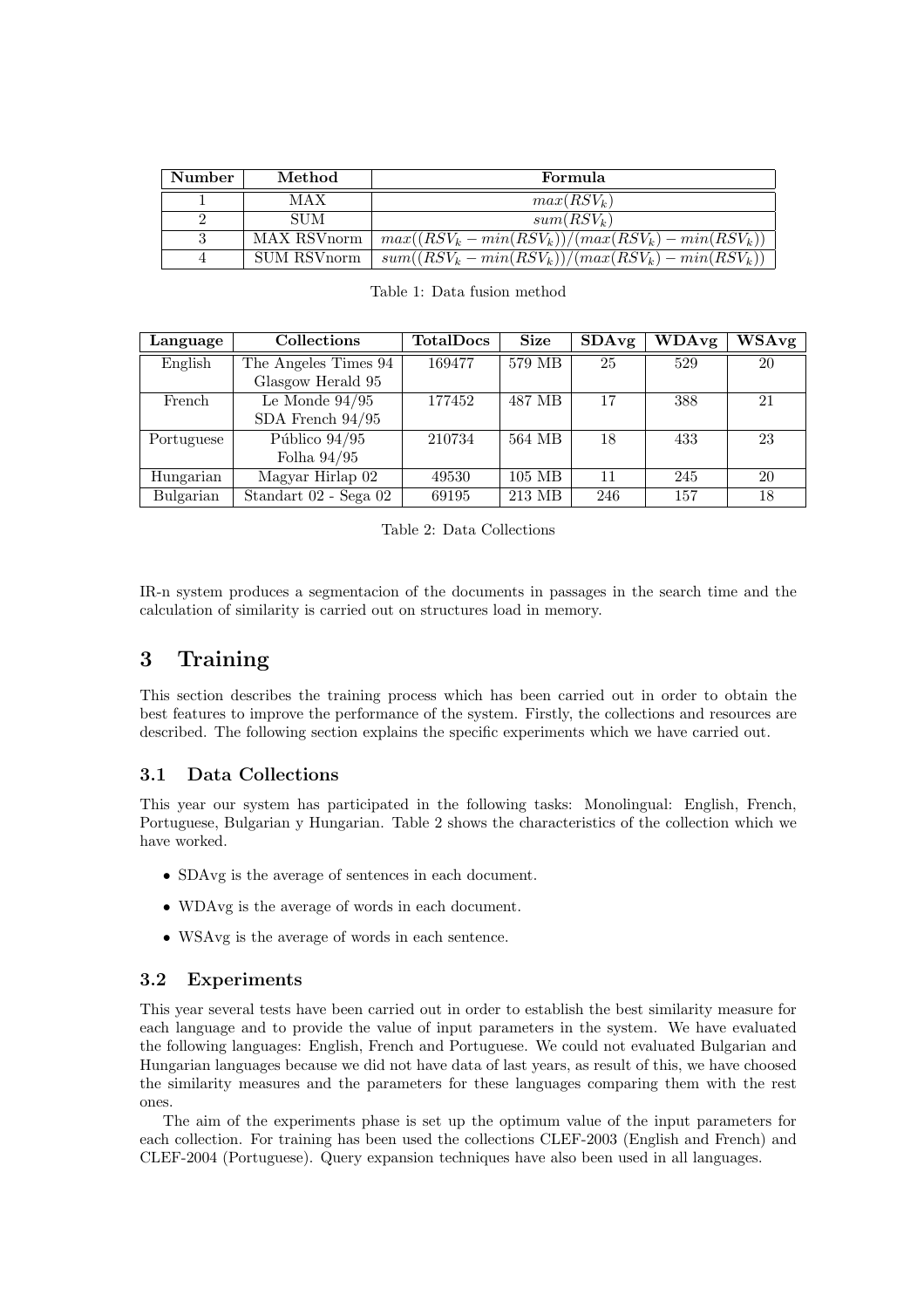| Language          | size P | k1       |     | avg | avgP   |
|-------------------|--------|----------|-----|-----|--------|
| English           |        |          | 0.5 | 300 | 0.5083 |
| French            |        | $\Omega$ | 0.3 | 300 | 0.5240 |
| Portuguese (2004) |        |          |     | 500 |        |

Table 3: Training results in fixed passages system

| Language          | size P | Ŀ1     |                | avg | exp | expd | exp <sub>q</sub> | avgP   |
|-------------------|--------|--------|----------------|-----|-----|------|------------------|--------|
| English           |        |        | J.5            | 500 |     |      |                  | 0.5267 |
| French            |        | ∩      | $\overline{ }$ | 400 |     |      | 10               | 0.5488 |
| Portuguese (2004) | $10\,$ | ∩<br>↵ | -<br>.GU       | 500 |     |      | 10               | 0.5084 |

Table 4: Training results in fixed passages system with query expansion

#### 3.2.1 Fixed size passages

It has been performed experiments for setting the size passages and the values of parameters in okapi system which allow us to obtain the best results. As the table shows 3 the size passage is the same for all languages ( 8 sentences), however in French is 9 sentences.

### 3.2.2 Fixed size passages with query expansion

On the one hand, experiments which are carried out with query expansion tried to fix the number terms to add in the original query and the number of documents (passages) to take into account. Furthermore, we have evaluated the use of different size passages. We have got the best results with 10 terms in every test and it has been used the 5 or 10 passages more relevants depending on the specific language. On the other hand, it can be appreciated that the size passage is 8 in this case also.

As we check in the table 5 query expansion in fixed system allows us to improve scores between 3.6% and 7.2% according to the different languages.

#### 3.2.3 Combined passages

Combined passages method consist on using the similarity values which are provided from different size passages of the same document to obtain the document similarity. Because of that, it has been defined three types of passages: small, medium and big passage. The number of sentences which composes each passage is the following:

$$
P1 = (3, 4, 5, 6)
$$
  
\n
$$
P2 = (7, 8, 9, 10)
$$
  
\n
$$
P3 = (11, 12, 13, 14)
$$

Experiments have been carried out by means of using one of each type. In this way is obtained the similarity of each passage. Document similarity is got using one of the four method described previously (see table 1).

| Language          | avgP   | avgP with exp | $_{\rm Diff}$ |
|-------------------|--------|---------------|---------------|
| English           | 0.5083 | 0.5267        | $+3.6\%$      |
| French            | 0.5240 | 0.5488        | $+4.7\%$      |
| Portuguese (2004) | 0.4741 | 0.5084        | $-7.2\%$      |

Table 5: Comparative results in fixed system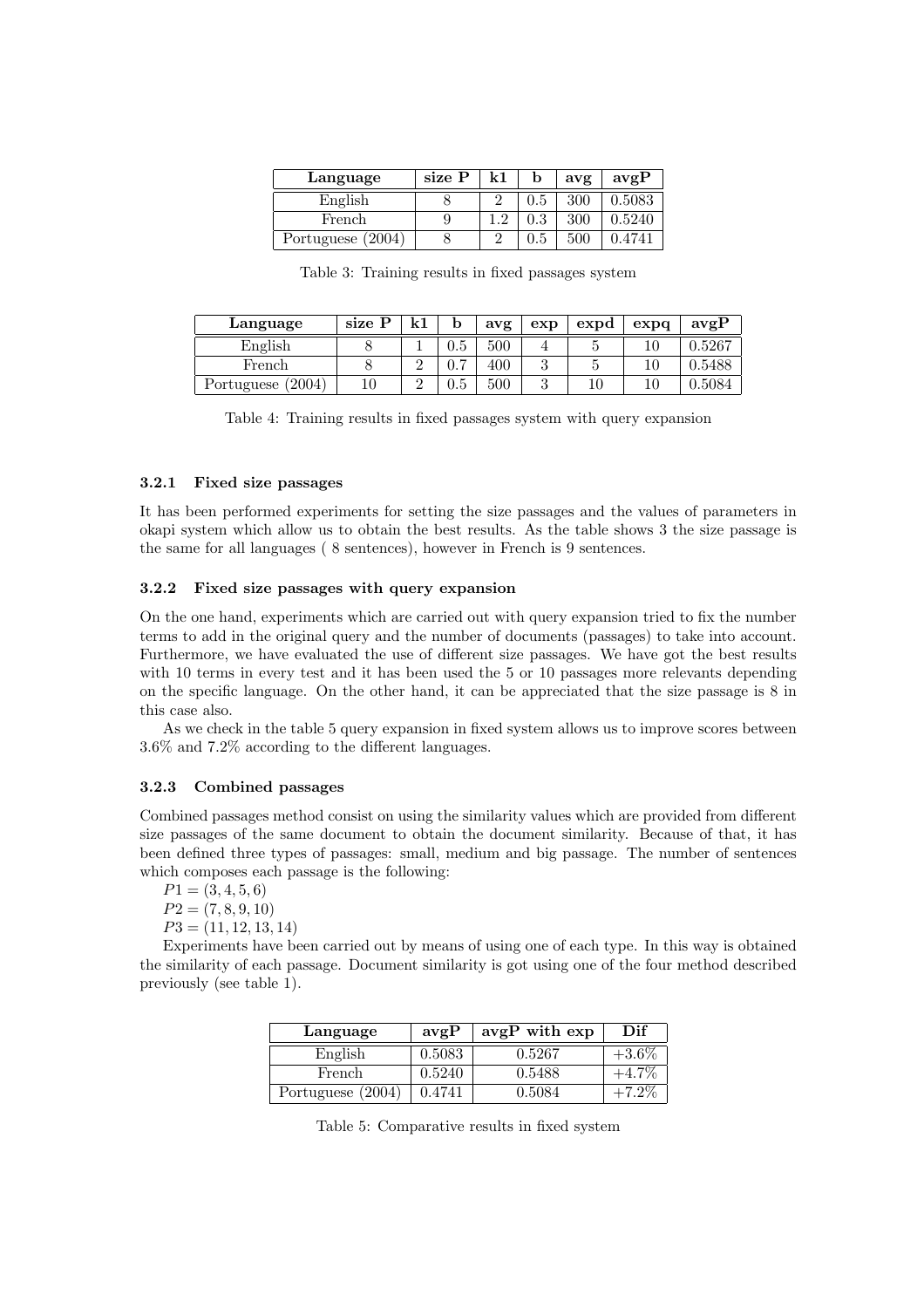| Language          | Model          | P <sub>1</sub> | P <sub>2</sub> | P3 | avgP   |
|-------------------|----------------|----------------|----------------|----|--------|
| English           | 1              | 3              | 8              | 11 | 0.5034 |
| English           | $\bf{2}$       | 3              | 7              | 13 | 0.5182 |
| English           | 3              | 5              | 10             | 12 | 0.4987 |
| English           | 4              | 3              | 7              | 14 | 0.5139 |
| French            | 1              | 5              | 8              | 12 | 0.5129 |
| French            | $\bf{2}$       | 3              | 9              | 12 | 0.5208 |
| French            | 3              | 3              | 8              | 12 | 0.5106 |
| French            | $\overline{4}$ | 3              | 7              | 12 | 0.5163 |
| Portuguese (2004) | 1              | 6              | 8              | 13 | 0.4625 |
| Portuguese (2004) | $\bf{2}$       | 4              | 8              | 14 | 0.4792 |
| Portuguese (2004) | 3              | 4              | 8              | 14 | 0.4724 |
| Portuguese (2004) | 4              | 4              | 8              | 14 | 0.4788 |

Table 6: Training results in combined passages method

| Language          | Model          | $_{\rm P1}$ | ${\bf P2}$ | P3 | avgP   |
|-------------------|----------------|-------------|------------|----|--------|
| English           |                | 5           | 9          | 11 | 0.5074 |
| English           | $\bf{2}$       | 4           | 9          | 11 | 0.5344 |
| English           | 3              | 6           | 7          | 11 | 0.5259 |
| English           | 4              | 4           | 9          | 11 | 0.5317 |
| French            | 1              | 5           | 9          | 13 | 0.5614 |
| French            | $\overline{2}$ | 3           | 8          | 11 | 0.5599 |
| French            | 3              | 3           | 9          | 11 | 0.5486 |
| French            | 4              | 6           | 10         | 14 | 0.5576 |
| Portuguese (2004) |                | 4           | 8          | 11 | 0.4892 |
| Portuguese (2004) | $\bf{2}$       | 4           | 8          | 12 | 0.5089 |
| Portuguese (2004) | 3              | 4           | 8          | 12 | 0.5046 |
| Portuguese (2004) | 4              | 4           | 8          | 12 | 0.5085 |

Table 7: Training results in combined passages method with query expansion

The tests which get better results are showed in table 6. 'Model' belongs to the combined method used and the columns P1, P2 and P3 are size passages which are provided by the best combined method. The columns P1, P2 and P3 are a small, medium and big passages respectively.

As we show the combined method, which provides the best results, is the method 2 (SUM without normatization) for all languages.

We have proved that the results increases comparing with fixed system in all languages except in French.

#### 3.2.4 Combined passages with query expansion

We have carried out the same tests with query expansion and the results improves in all languages, although the increase is not meaningful in Portuguese.

The best combined method for English and Portuguese carries on being the method 2 (SUM), but in French is 1 (MAX) (see table 7).

As we check in table 5 combined passages system improves the results between 3.1% and 7.7% according to each language.

Tables 9 and 10 compare both methods showing the best results obtained in each test.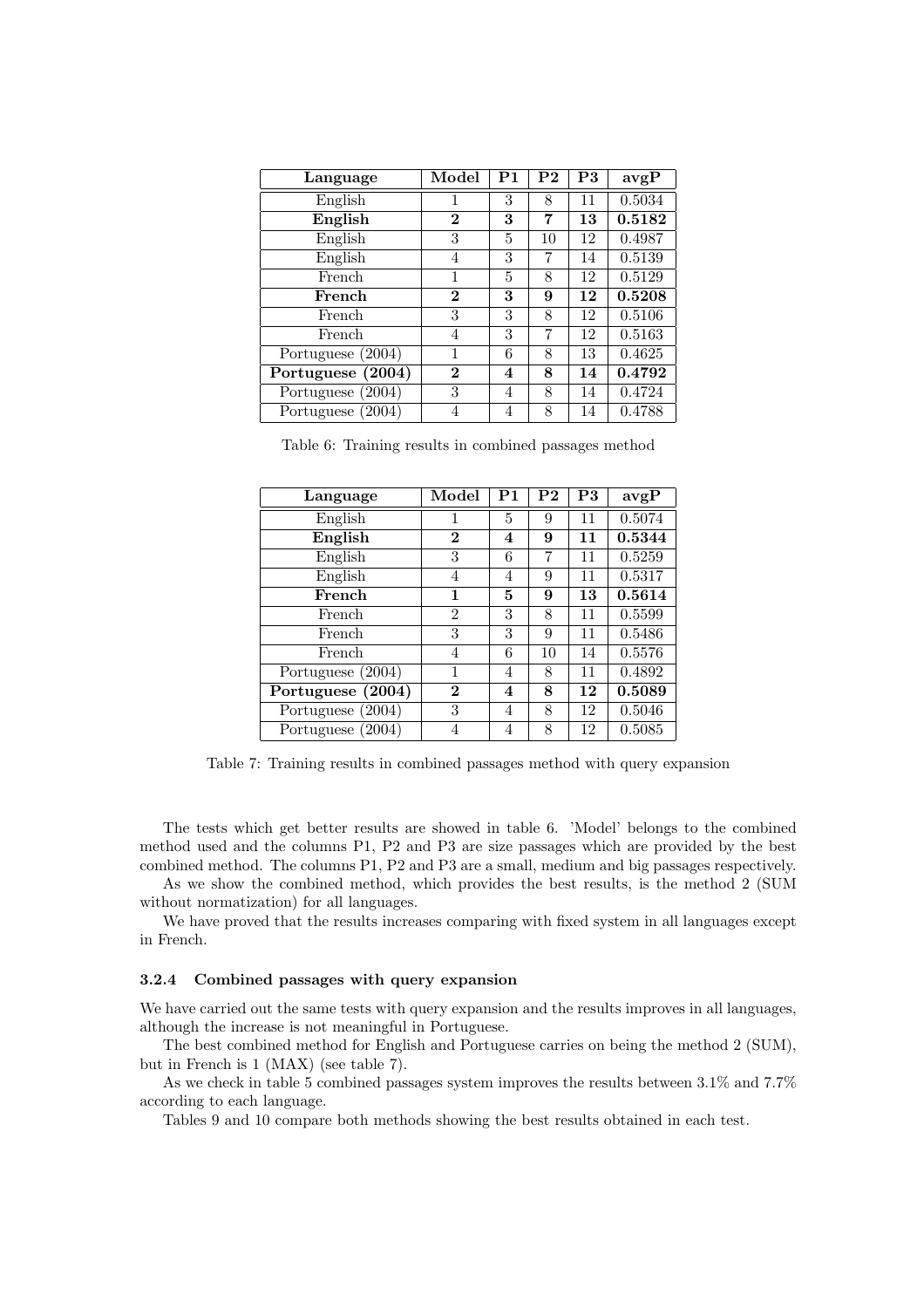| Language          | avgP   | avgP with exp | Dif      |
|-------------------|--------|---------------|----------|
| English           | 0.5182 | 0.5344        | $+3.1\%$ |
| French.           | 0.5208 | 0.5614        | $+7.7\%$ |
| Portuguese (2004) | 0.4792 | 0.5089        | $+6.1\%$ |

Table 8: Comparative results in combined system

| Language          |        | avgP fixed $\vert$ avgP comb | Dif      |
|-------------------|--------|------------------------------|----------|
| English           | 0.5083 | 0.5182                       | $+1.9\%$ |
| French            | 0.5240 | 0.5208                       | $-0.6\%$ |
| Portuguese (2004) | 0.4741 | 0.4792                       | $+1\%$   |

Table 9: Comparative: fixed system vs combined system without query expansion

# 4 Results at CLEF-2005

We have submitted three runs for each language in our paticipation at the CLEF-2005. The best parameters, which provided the best results in the training, have been used in all cases. We did not have any training data about Bulgarian and Hungarian languages, therefore we have used the parameters of English language.

- IRn-xx-fexp is based on using the fixed size passages system which obtains the best results in training. Query expansion techniques have been used in these runs.
- IRn-xx-vnexp Combined passages system has been used without applying query expansion techniques.
- IRn-xx-vexp Combined passages system has been used with query expansion techniques.

Officials results for each run are showed in table 11. The model IRn-xx-vnexp is taken as a reference. As other models which use query expansion techniques, our model also increases the performance on the base system.

In this table 11 the two models with query expansion are compared. This one presents that the percentage of improvement in the combined model is around 4% of increase avgP in every language (except for Bulgarian).

As shown table 11, our results are above average in all languages appreciably, except for Bulgarian that the results are below average.

# 5 Conclusions and Future Work

This paper has described PR model which uses similarity values of three different size passages for each document in order to obtain the similarity of document regarding the question. This model has allowed us to improve the results around  $4\%$  according to models which used only a fixed size passage.

| Language          | $avgP$ fixed | $avgP$ comb | Dif       |
|-------------------|--------------|-------------|-----------|
| English           | 0.5267       | 0.5344      | $+1.4\%$  |
| French            | 0.5488       | 0.5614      | $+2.2\%$  |
| Portuguese (2004) | 0.5084       | 0.5089      | $+0.09\%$ |

Table 10: Comparative: fixed system vs combined system with query expansion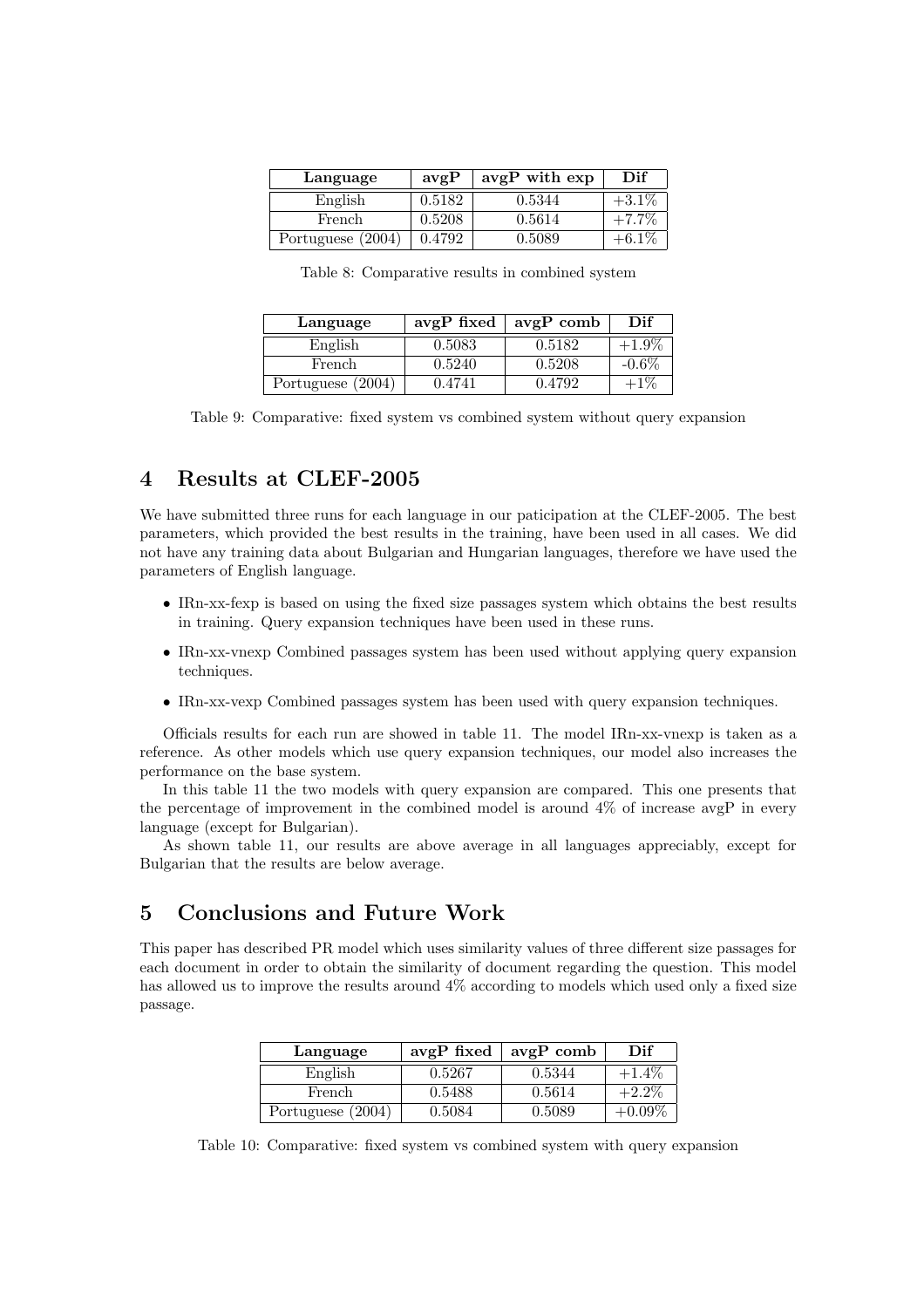| Language   | Run                 | AvgP  | Dif       |
|------------|---------------------|-------|-----------|
| English    | $IRn-en-vexp$       | 41.88 |           |
|            | $IRn-en-fexp$       | 41.08 |           |
|            | IRn-en-vnexp        | 40.24 |           |
| French     | <b>CLEF</b> Average | 35.30 |           |
|            | $IRn$ -fr-vexp      | 35.90 | $+1.7%$   |
|            | IRn-fr-fexp         | 34.85 |           |
|            | IRn-fr-vnexp        | 30.70 |           |
| Portuguese | <b>CLEF</b> Average | 33.29 |           |
|            | $IRn$ -pt-vexp      | 36.03 | $+8.2\%$  |
|            | $IRn\n-pt-fexp$     | 34.46 |           |
|            | $IRn$ -pt-vnexp     | 33.15 |           |
| Hungarian  | <b>CLEF</b> Average | 29.00 |           |
|            | $IRn-hu-vexp$       | 31.74 | $+9.4\%$  |
|            | $IRn-hu-fexp$       | 30.55 |           |
|            | IRn-hu-vnexp        | 30.36 |           |
| Bulgarian  | <b>CLEF</b> Average | 22.00 |           |
|            | $IRn-bu-vexp$       | 17.46 |           |
|            | $IRn-bu-fexp$       | 17.58 |           |
|            | $IRn-bu-vnexp$      | 17.87 | $-18.0\%$ |

Table 11: CLEF 2005 official results. Monolingual tasks

IR-n architecture allows us to realize this increase of steps in combined model without improving speed process considerably.

Lastly, we outline the future directions that we plan to undertake not only to improve this model, but also to be applied it in Question Answering task.

# 6 Acknowledgements

This research has been partially funded by the Spanish Government under project CICyT number TIC2003-07158-C04-01 and by the Valencia Government under project numbers GV04B-276 and GV04B-268

# References

- [1] Aitao Chen and Fredric C. Gey. Combining query translation and document translation in cross-language retrieval. In Carol Peters, Julio Gonzalo, Martin Braschler, and et al., editors, 4th Workshop of the Cross-Language Evaluation Forum, CLEF 2003, Lecture notes in Computer Science, pages 108–121, Trondheim, Norway, 2003. Springer-Verlag.
- [2] M. Kaskziel and J. Zobel. Passage retrieval revisited. In Proceedings of the 20th annual International ACM Philadelphia SIGIR, pages 178–185, 1997.
- [3] F. Llopis. IR-n: Un Sistema de Recuperación de Información Basado en Pasajes. PhD thesis, University of Alicante, 2003.
- [4] Fernando Llopis, Rafael Muñoz, Rafael M. Terol, and Elisa Noguera. Ir-n r2 : Using normalized passages. In Carol Peters and Francesca Borri, editors, Cross Language Evaluation Forum: Working Notes for the CLEF 2004 Workshop, pages 65–72, Pisa, Italy, 2004. IST-CNR.